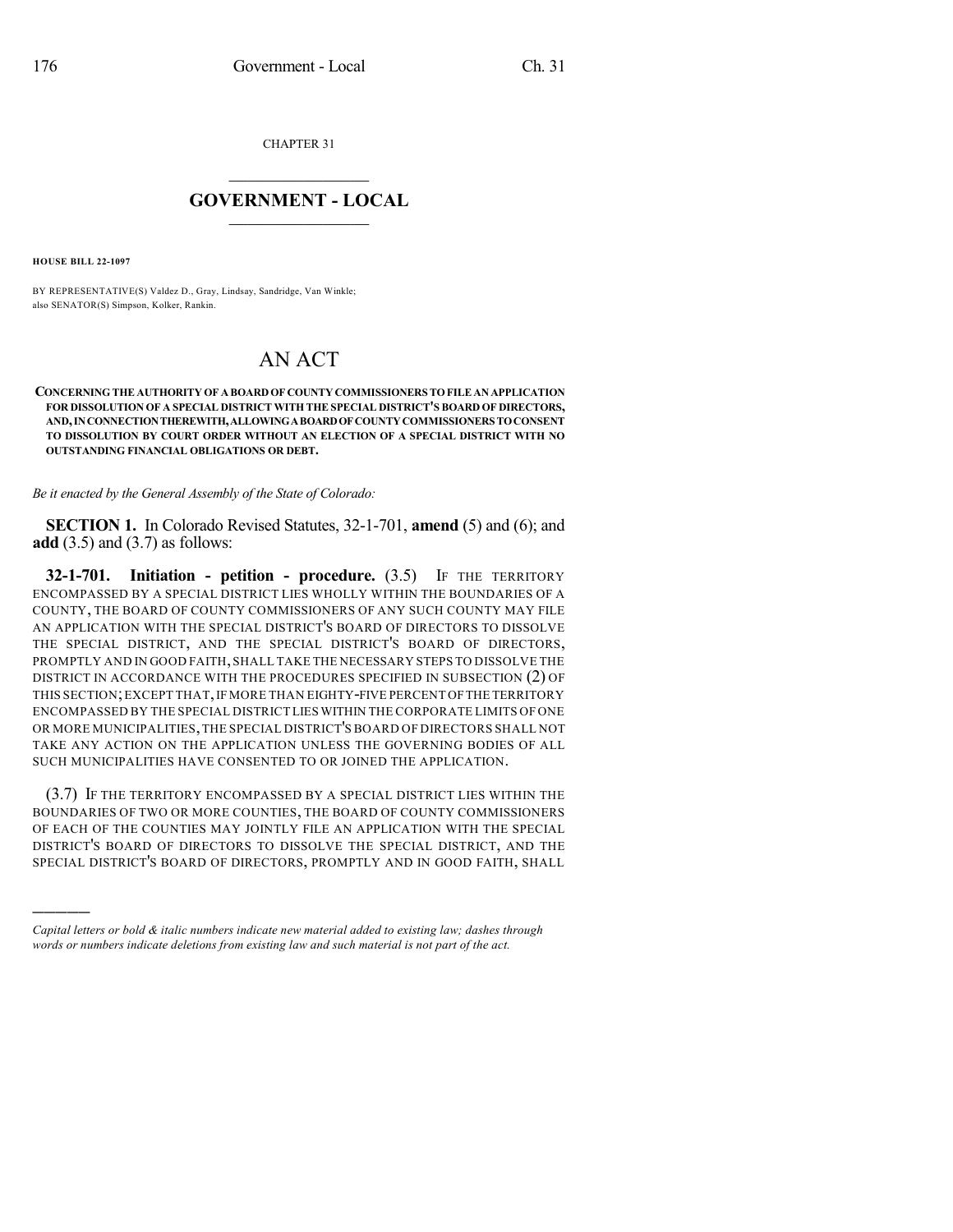TAKE THE NECESSARY STEPS TO DISSOLVE THE DISTRICT IN ACCORDANCE WITH THE PROCEDURES SPECIFIED IN SUBSECTION (2) OF THIS SECTION; EXCEPT THAT, IF MORE THAN EIGHTY-FIVE PERCENT OF THE TERRITORY ENCOMPASSED BY THE SPECIAL DISTRICT LIES WITHIN THE CORPORATE LIMITS OFONE OR MORE MUNICIPALITIES,THE SPECIAL DISTRICT'S BOARD OF DIRECTORS SHALL NOT TAKE ANY ACTION ON THE APPLICATION UNLESS THE GOVERNING BODIES OF ALL SUCH MUNICIPALITIES HAVE CONSENTED TO OR JOINED THE APPLICATION.THE APPLICATION MUST INCLUDE THE CONSENT OF SUCH COUNTIES TO ASSUME THE RESPONSIBILITIES FOR PROVIDING THE SERVICES THAT HAD BEEN PROVIDED BY THE SPECIAL DISTRICT IN THEIR RESPECTIVE JURISDICTIONS OR EVIDENCE OF AN AGREEMENT TO PROVIDE THE SERVICES ON A CONTRACTUAL BASIS.

(5) If the territory encompassed by a special district lies within the boundaries of two or more regional service authorities and ifsuch service authorities provide the same service as that provided by the special district, the two or more service authorities may file jointly an application with the board to dissolve the special district, and the board, promptly and in good faith, shall take the necessary steps to dissolve such district in accordance with the procedures specified in subsection (2) of this section. The application shall MUST include the consent of such service authorities to assume the responsibilities for providing the service in their respective jurisdictions or the consent of one regional service authority to provide the service on a contractual basis.

(6) Any application filed with the board to dissolve a special district under subsection  $(2)$ ,  $(3)$ ,  $(3.5)$ ,  $(3.7)$ ,  $(4)$ , or  $(5)$  of this section shall MUST be accompanied by a cash bond in the amount of three hundred dollars to cover the expenses connected with the proceedings if the dissolution is not effected.

**SECTION 2.** In Colorado Revised Statutes, 32-1-702, **amend** (1) as follows:

**32-1-702. Requirements for dissolution petition.** (1) A petition for dissolution shall MUST generally describe the territory embraced in the special district, shall MUST have a map showing the special district, a current financial statement of the special district, and a plan for final disposition of the assets of the special district and for payment of the financial obligations of the special district, shall MUST state whether or not the services of the special district are to be continued and, if so, by what means, and shall MUST state whether the existing board or a portion thereof shall is to continue in office, subject to court appointment to fill vacancies. Said petition may provide for the regional service authority board, THE BOARD OF COUNTY COMMISSIONERS, or the governing body of the municipality to act as the board in accordance with the provisions of section 32-1-707.

**SECTION 3.** In Colorado Revised Statutes, 32-1-704, **amend** (3)(b) as follows:

**32-1-704. Conditions necessary for dissolution - permissible provisions hearings - court powers.** (3) (b) (I) Subject to the provisions of  $\frac{\text{paramal}}{\text{paramal}}(c)$  of this subsection  $(3)$  SUBSECTION  $(3)(c)$  OF THIS SECTION, the court shall enter an order dissolving the special district pursuant to section 32-1-707 without an election if the special district lies wholly within the corporate limits of the municipality, if the special district has no financial obligations or outstanding bonds, and if the special district board and the governing body of the municipality consent to the dissolution.